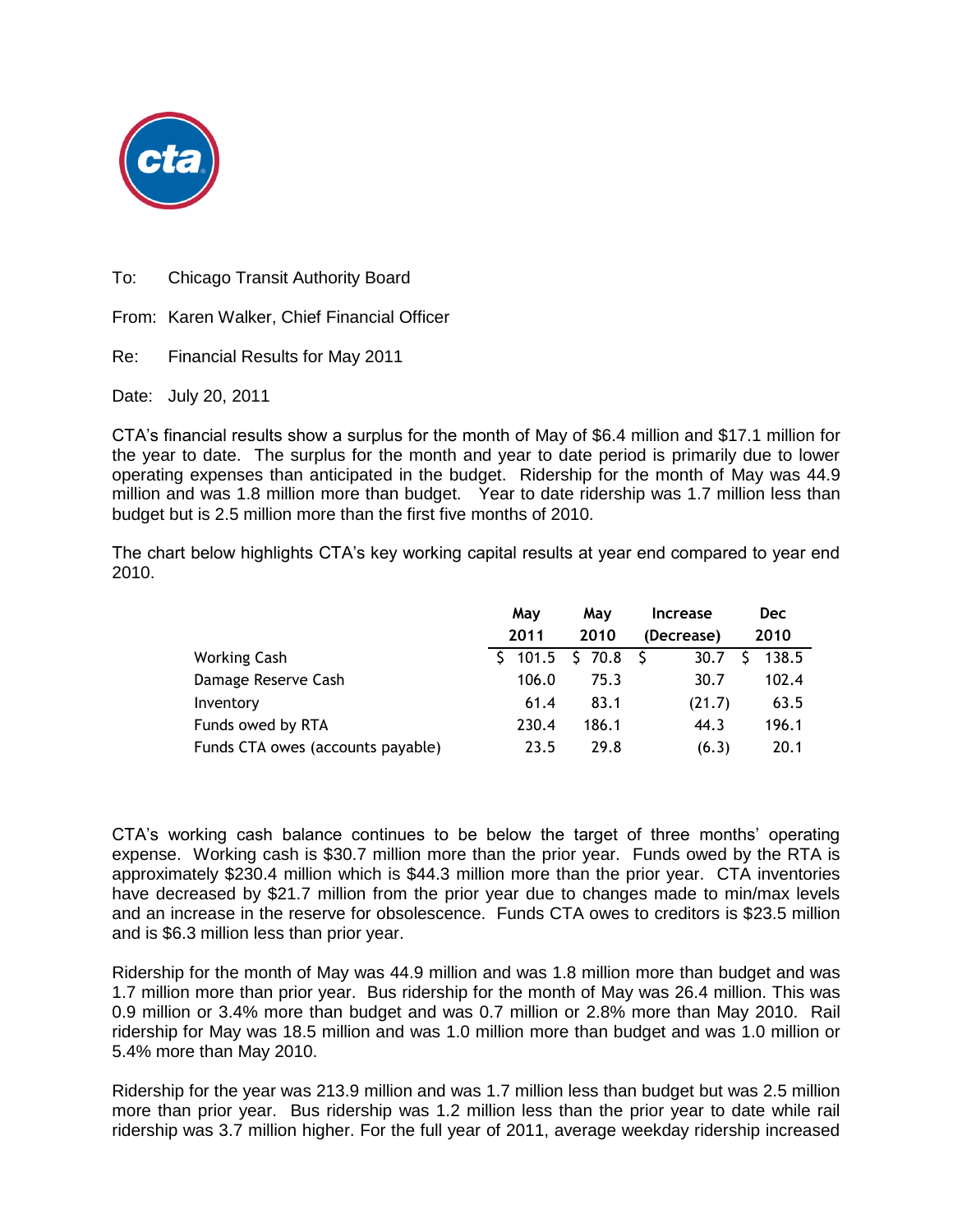1.39% from 2010, average Saturday ridership decreased 1.19% and average Sunday ridership increased 2.55%.

Free rides totaled 6.5 million for the month and 29.8 million for the year; this is on par with May 2010 and 1.0 million less for the year to date. Free rides for seniors went into effect on March 17, 2008. The majority of free rides occurred on the bus system. Bus accounts for 5.3 million of the total free rides for the month while rail is 1.2 million.

Public Funding Required for Operations for the month and the year was \$53.8 million and \$288.8 million, respectively and was favorable to budget by \$6.4 million and \$17.1 million, respectively.

Recovery Ratio, which measures the percentage of operating expenses CTA funds from internally generated revenues, was 58.53% for the month and 55.31% for the year. This was favorable to budget by 4.26 percentage points for the month and 1.54 percentage points for the year to date.

Operating Expenses for the month and year equaled \$103.6 million and \$530.4 million, respectively. For the current month, operating expenses were \$6.7 million or 6.1% less than budget. All expense categories were less than or equal to budget, except for fuel for revenue equipment. For the year to date period, operating expenses were \$26.1 million lower than budget with all categories of expense favorable to budget, except for security.

Labor Expense was \$71.4 million for the month of May and was \$5.2 million less than budget due to the prolonged hiring freeze and more charges to capital jobs than anticipated in the budget. Labor expense for the year to date equaled \$369.6 million and was favorable to budget by \$13.6 million.

Material Expense was \$5.3 million for the month and was under budget by \$1.1 million or 16.6%. Material expense for the year to date equaled \$28.6 million and was favorable to budget by \$4.1 million.

Fuel for Revenue Equipment was \$5.5 million for the month and was \$0.9 million more than budget and was \$0.5 million less than budget for the year to date. Fuel expense is \$0.4 million less than the first five months of 2010 due to favorable results from the fuel hedge program. The gross average price paid per gallon for the month was \$3.98. The fuel swap decreased the average price by \$0.41 bringing the net cost per gallon to \$3.57 for the month of May 2011. The budget assumed an average price of \$3.068 per gallon.

Electric Power for Revenue Equipment was \$2.1 million for the month and \$12.7 million for the year. Power expense was on par with budget for the month and was favorable by \$0.2 million for the year to date. Compared to the prior year to date, power cost was \$2.3 million lower due to the negotiated electric supply contract.

Provision for Injuries and Damages Expense was \$1.3 million for the month and \$6.3 million for the year to date period and is on par with budget.

Purchase of Security Services was \$2.8 million for the month and was \$0.1 million less than budget. Year to date security expense is \$14.9 million and was \$0.7 million more than budget.